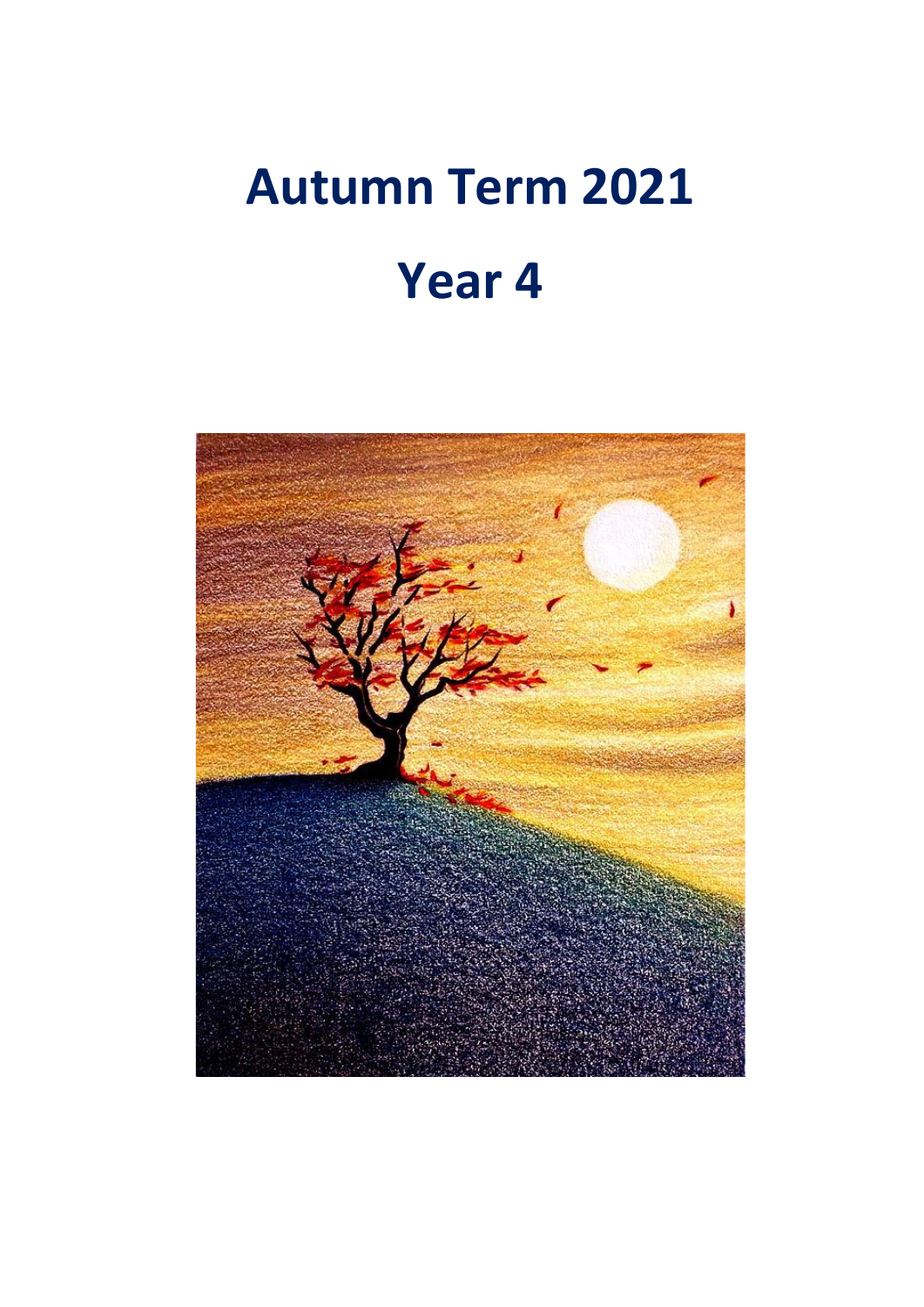#### Dear Parents and Pupils,

I hope you have had a lovely summer and are looking forward to the term ahead!

I encourage the pupils in Year 4 to come into the classroom on their own in the mornings; this allows me to settle the pupils into their morning routine. If you have any queries, please do not hesitate to make an appointment and I will arrange a time to see you that is convenient for us both.

#### **Spelling**

Spellings will be sent home on a Friday, often with accompanying activities as homework. These spellings will then be tested the following Friday.

#### Reading

Please continue to hear your child read every evening, if possible, and make a note in the reading record. In KS2 your child won't necessarily be heard read every day in school so your continued support at home is really valued, thank you.

#### *Mathletics*

Your child will be bringing home a card with their login details for the online maths programme *Mathletics*. These will be stuck into your child's reading record. Once a week they will be set this as homework and will be asked to spend about 30 minutes on the programme working through the activities.

In summary, homework will usually be set as follows:

**Monday**-Mental Arithmetic

**Tuesday**-*Mathletics*

**Wednesday**-Geography/History/Science (alternated each week)

**Thursday**-English Skills

**Friday**-Spelling & comprehension or a maths problem solving activity.

It is expected that the children will spend about 30 minutes an evening on their homework. After this time they may stop even if the set activity is incomplete. If you would prefer them to continue and complete their work they are, of course, more than welcome to do so!

Please see overleaf for a summary of the curriculum for the Autumn Term.

I am really looking forward to working with your child this term and to meeting you all.

Kind regards

Mrs Clark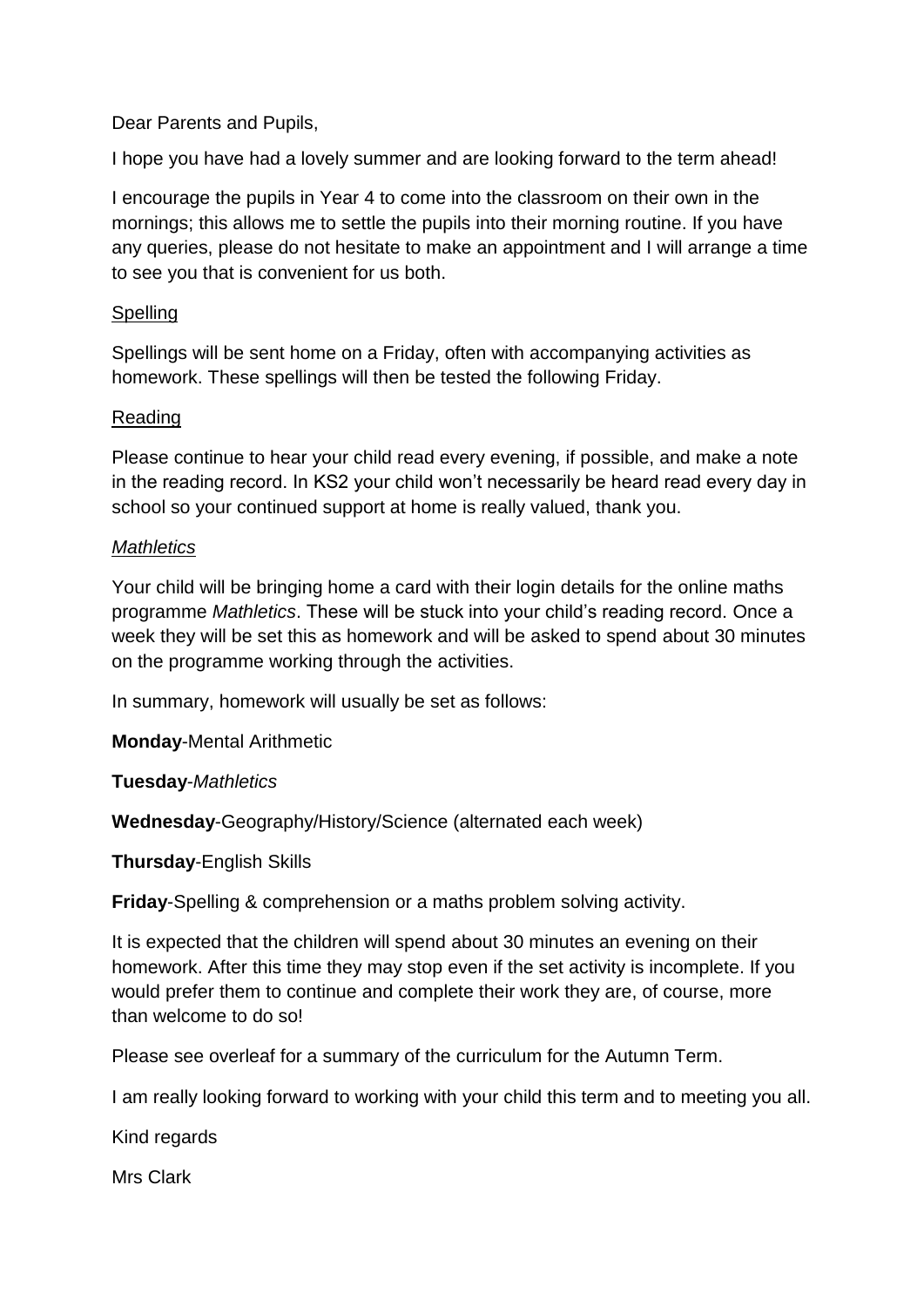## **Autumn Term Topics**



Fiction: Fantasy *('How to Train Your Dragon'*) Traditional Tales and Fables (*Aesop's Fables*)

Non-fiction: Biographies: Inventors Instruction and Explanation Writing

Poetry: Poetic language: Poetry using Imagery

We will also continue to develop comprehension skills.



- Place Value
- Addition and Subtraction
- Multiplication and Division
- Shape
- Measures and Data

We will also continue to develop problem solving and reasoning skills.